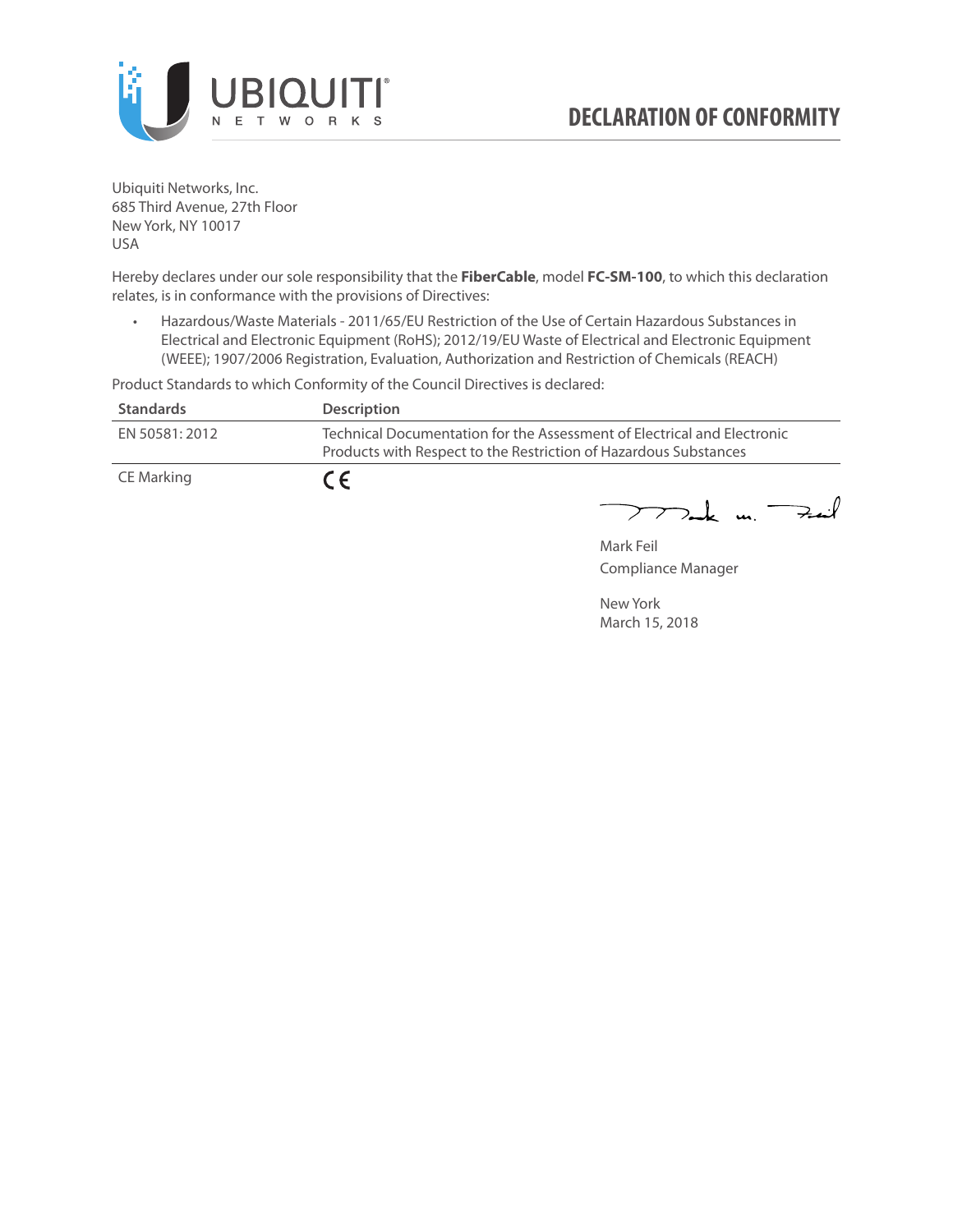

### **български** [Bulgarian]

С настоящото UBIQUITI NETWORKS декларира, че този тип радиосъоръжение FC-SM-100 е в съответствие с Директива 2011/65/ЕС.

### **Hrvatski** [Croatian]

UBIQUITI NETWORKS ovime izjavljuje da je radijska oprema tipa FC-SM-100 u skladu s Direktivom 2011/65/ЕU.

# **Čeština** [Czech]

Tímto UBIQUITI NETWORKS prohlašuje, že typ rádiového zařízení FC-SM-100 je v souladu se směrnicí 2011/65/ЕU.

### **Dansk** [Danish]

Hermed erklærer UBIQUITI NETWORKS, at radioudstyrstypen FC-SM-100 er i overensstemmelse med direktiv 2011/65/ЕU.

# **Nederlands** [Dutch]

Hierbij verklaar ik, UBIQUITI NETWORKS, dat het type radioapparatuur FC-SM-100 conform is met Richtlijn 2011/65/ЕU.

# **English**

Hereby, UBIQUITI NETWORKS declares that the radio equipment type FC-SM-100 is in compliance with Directive 2011/65/ЕU.

### **Eesti keel** [Estonian]

Käesolevaga deklareerib UBIQUITI NETWORKS, et käesolev raadioseadme tüüp FC-SM-100 vastab direktiivi 2011/65/EL nõuetele.

### **Suomi** [Finnish]

UBIQUITI NETWORKS vakuuttaa, että radiolaitetyyppi FC-SM-100 on direktiivin 2011/65/EU mukainen.

### **Français** [French]

Le soussigné, UBIQUITI NETWORKS, déclare que l'équipement radioélectrique du type FC-SM-100 est conforme à la directive 2011/65/UE.

### **Deutsch** [German]

Hiermit erklärt UBIQUITI NETWORKS, dass der Funkanlagentyp FC-SM-100 der Richtlinie 2011/65/EU entspricht.

### **Ελληνικά** [Greek]

Με την παρούσα ο/η UBIQUITI NETWORKS, δηλώνει ότι ο ραδιοεξοπλισμός FC-SM-100 πληροί την οδηγία 2011/65/EE.

### **Magyar** [Hungarian]

UBIQUITI NETWORKS igazolja, hogy a FC-SM-100 típusú rádióberendezés megfelel a 2011/65/EU irányelvnek.

# **Íslenska** [Icelandic]

Hér með lýsir UBIQUITI NETWORKS yfir því að FC-SM-100 er í samræmi við tilskipun 2011/65/ESB.

### **Italiano** [Italian]

Il fabbricante, UBIQUITI NETWORKS, dichiara che il tipo di apparecchiatura radio FC-SM-100 è conforme alla direttiva 2011/65/UE.